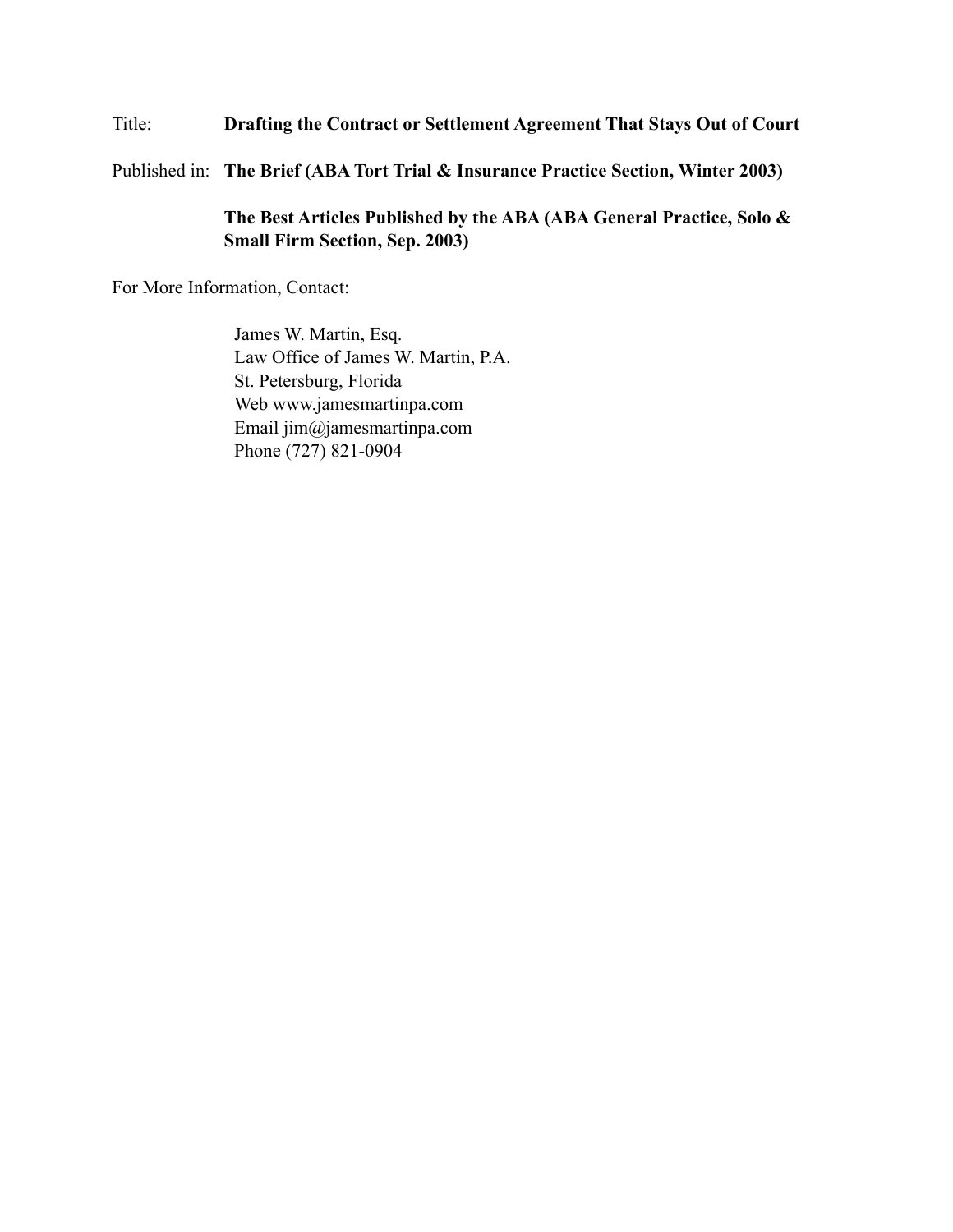

**American Bar Association** 

Tort Trial and Insurance Practice Section Winter 2003 Vol. 32 · No. 2

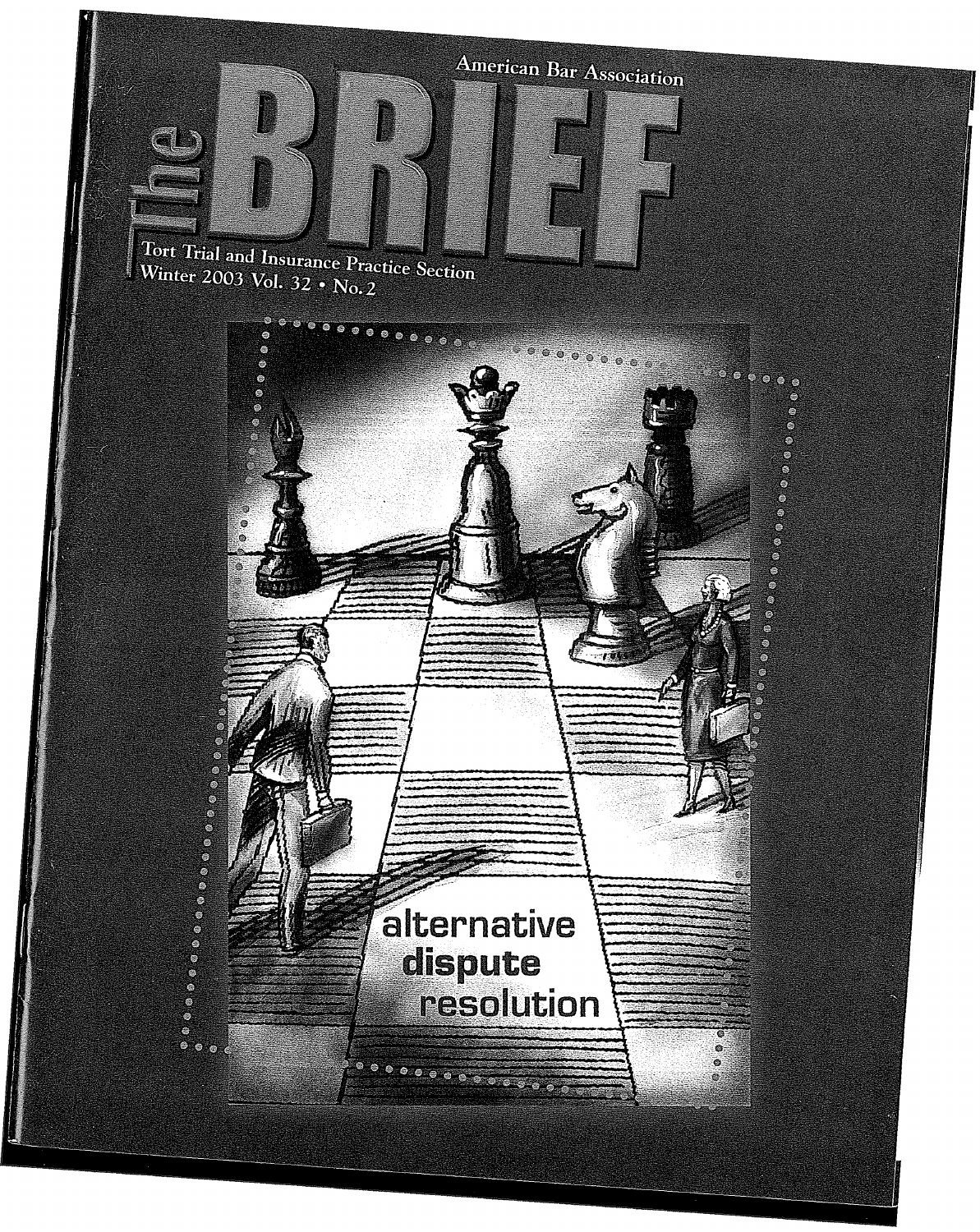## **ACTICE**

# Drafting the Contract or Settlement Agreement **That** Stays Out of Court

**By James W. Martin** 

elcome to the 21st century, where practicing law requires computers and the Internet and where litigation is as costly as ever. Lawyer bills of \$10,000 a month are not unusual in a hotly contested breach of contract lawsuit. With every word, phrase, and sentence carrying the potential for winning or losing, simple logic encourages cautious, thoughtful drafting.

Drafting contracts is actually one of the simple pleasures of practicing law. If you disagree about the pleasure aspect, the following 50 tips for writing settlement agreements and contracts may help change your mind. You could end up writing a contract or settlement agreement that is so clear no one will want to litigate it!

The tips apply to writing all types of agreements: insurance policies, office leases, real estate contracts, sales agreements, employment contracts, equipment leases, and prenuptial agreements. They even apply to stipulations and settlements in litigation, which should be clear enough to short-circuit litigation in the future.

### **Before You Write the First Word**

**1. Ask your client to list the deal points.** This can be done as a list, outline, or narration and will help the client focus on the terms of the agreement.

**2. Engage your client** in **what-if scenarios.** A good contract anticipates many possible factual situations and expresses the parties' understanding in the event those facts arise. Talking to your client about this will generate many issues you may not otherwise consider. In a breach of option contract case last year, a Florida court found that neither party had contemplated the possibility of cost overruns when signing the contract. As a result, parol evidence was properly admitted to assist the trial court in determining "what the parties would have included in the contract had they anticipated the possibility of cost overruns."<sup>1</sup> The appellate court cited another Florida case that also provides guidance to the contract drafter who wants to keep the contract out of court:

"[T]he function of the court is to ascertain, insofar as possible, the intent of the parties ... Extrinsic evidence is not only admissible on that issue, but is frequently required where the instrument itself does not provide sufficient insight into intent."<sup>2</sup>

r

**3. Ask your client for a similar contract.** Clients often have had similar transactions in the past or have access to contracts for similar transactions.

**4. Search your office computer or the Internet for a similar form.** Many times you can find a similar form in your own files, possibly one you prepared for another client or negotiated with another lawyer. Starting with an existing form saves time and avoids retyping errors. (See Sidebar on page 52.)

**5. Obtain forms from books or CD-ROMs.** Typical forms for contracts can be found in form books, such as *West's Legal Forms* (a nationwide set) and *Florida Jur Forms,* as well as in treatises and CLE publications. These can be used as the starting point for drafting the contract or as checklists of typical provisions and wording to include in the contract. Many treatises and form books now come on disk or CD-ROM.

**6. Don't let your client sign a letter of intent without this wording.** Sometimes clients are eager to sign something to show good faith before the contract is prepared. A properly worded letter of intent is useful at such times, so long as it clearly states it is not a contract but merely an outline of possible terms for discussion.

### **The First Word**

**7. Start with a simple, generic contract form.** This provides a solid starting point for the structure of the contract. Like a house, a contract must have a good foundation.

8. State the full legal names of the parties in the first paragraph. Obvious as this is, failing to do so is one of the most common problems with contracts. For indi-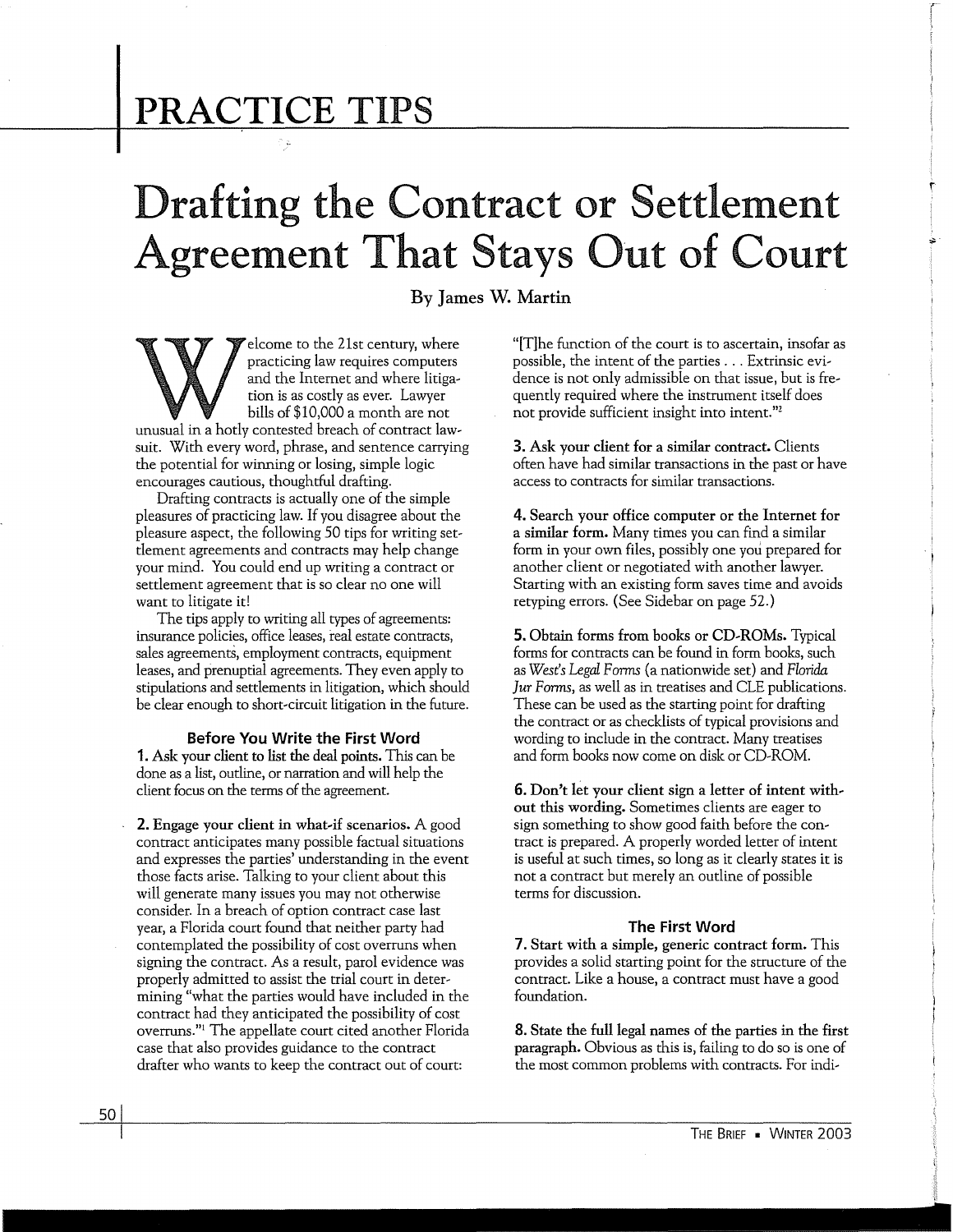### **PRACTICE TIPS**

f

viduals, include full first, last name, middle initial(s), and other identifying information such as professional degrees, etc. For corporations, check with the secretary of state where the company incorporated.

**9. Identify the parties by "nicknames."** Referring to the party in a shortened form of the full name after the first reference **will** make the contract easier to read. For example, "James W. Martin" would be called "Martin" in subsequent references.

**10.** Be careful with shortened names that are also **legal terms.** Do not use "Contractor" as a party reference unless that party is legally a contractor. Similarly, "Agent" should be used only when you intend for that party to be an agent; if you do, specify the scope of authority and other agency issues to avoid future disagreements.

**11.** Include a blank for the date in the first paragraph. Putting the date in the first paragraph makes it easy to find after the contract is signed and to describe precisely in other documents ("the May 1, 2001, settlement agreement").

**12.** Include recitals to provide background. Recitals are the "whereas" clauses that precede the body of a contract. They provide a simple way to bring the contract's reader (party, judge, or jury) up to speed on what the contract is about, who the parties are, why they are signing a contract, etc. The first paragraph in the body of the contract can incorporate the recitals by reference and state that they are true and correct, which may avoid a later argument as to whether or not the recitals are a legally binding part of the contract.

**13.** Outline the contract by writing out and under**lining paragraph headings** in **their logical order.** The paragraphs should flow in a logical, organized fashion. It is not necessary to write them all at once; you can write them as you think of them. Try to group related concepts in the same paragraphs or in adjacent paragraphs. For example, outline an employment contract's initial paragraph headings as follows:

- 1. Recitals
- 2. Employment
- 3. Duties
- 4. Term
- 5. Compensation

**14.** Complete each paragraph by writing the contract terms that apply to that paragraph. This is

simple. Explain, paragraph by paragraph, what the parties agree to do or not do.

**15.** Keep a pad at hand for notes. It is normal to think of additional clauses, wording, and issues while writing a contract. Jot these down as you write, because they can be easily forgotten. Also keep your client's outline and other forms in front of you as you write, and check off items as they're covered.

**16.** Use repetition only for clarity. Saying the same thing more than once creates ambiguity. Write something in more than one way only if the concept is exceedingly difficult to grasp. If you use an example, consider all possible meanings of the words.

### **The Writing Process**

**17.** Title the document "contract" or "agreement." If your client wants a contract, call it a contract. A judge now sitting on the federal bench once ruled that a document entitled "Proposal" was not a contract even though signed by both parties. Say what you mean.

**18.** Use short sentences. They are easier to understand.

**19.** Write in active rather than passive voice. Active sentences are usually short and clear. For example: "Sellers shall sell the Property to Buyer" instead of "The Property shall be sold to Buyer by Seller."

**20.** Avoid terms like "biweekly." It can mean both twice a week and every other week (also "bimonthly," etc.). Instead, use "every other week," "twice a week," "semimonthly."

**21.** Use modifiers carefully. Be sure a modifier refers to the word it modifies; if it should refer to two nouns, for example, use it twice: "active termites and active organisms" as opposed to "organisms and active termites."

**22.** Avoid terms like "lessor" and "lessee." They are easily reversed or mistyped. Use "landlord" and "tenant" instead. The same applies for lienor and lienee, mortgagor and mortgagee, grantor and grantee, licensor and licensee. Instead of saying "Party A" and "Party B," use your creativity to come up with a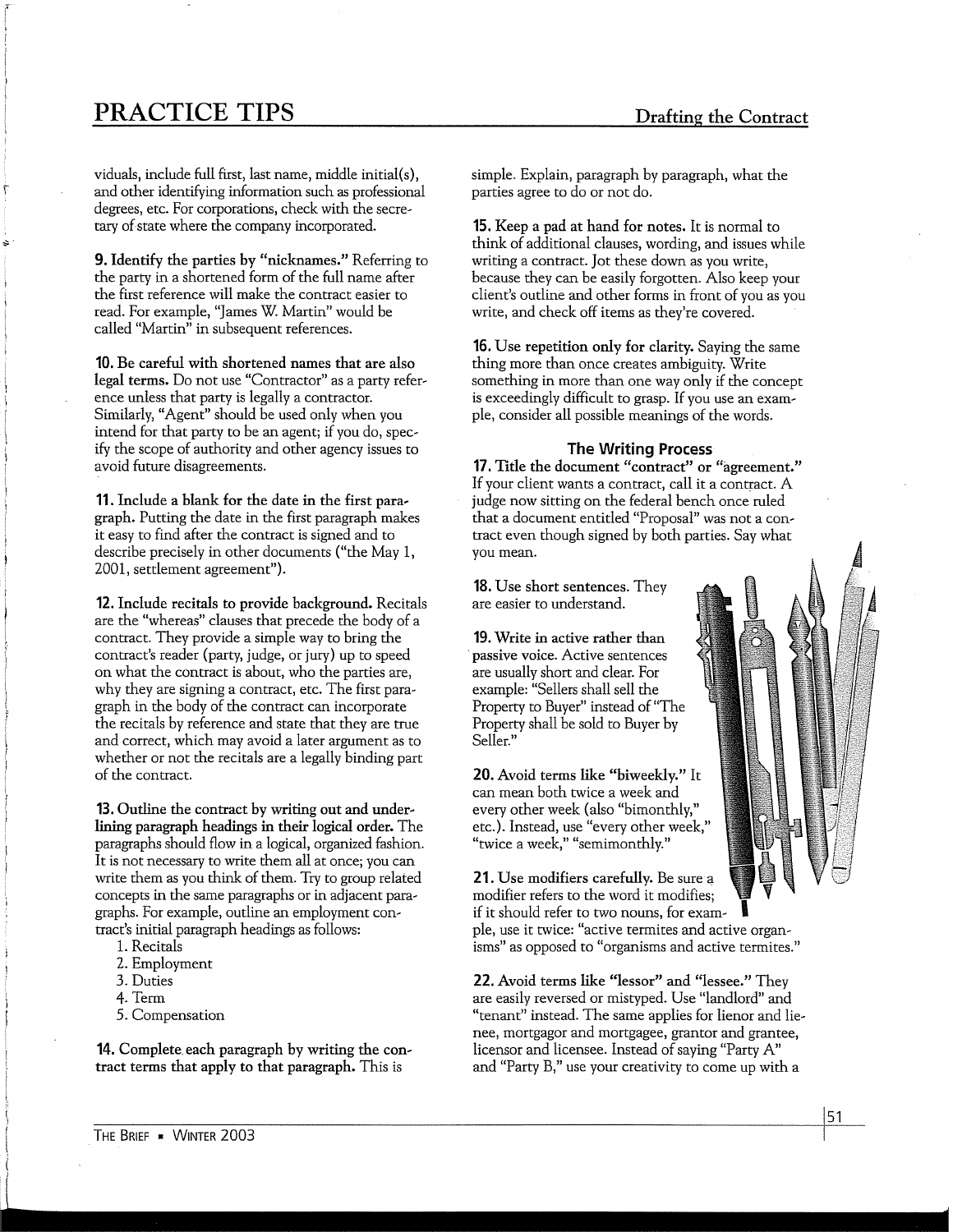## PRACTICE TIPS

r r la companya de la companya de la companya de la companya de la companya de la companya de la companya de la co<br>La companya de la companya de la companya de la companya de la companya de la companya de la companya de la co

term for a party and use it consistently throughout the contract.

**23.** Clarify "herein." Does "wherever used herein" mean anywhere in the contract or anywhere in the paragraph? Clarify when it matters.

**24.** Enter numbers in words and numerals: ten ( 10). This reduces errors.

**25.** When you write "including" consider adding "but not limited to." Unless you intend the list to be all inclusive, this clarifies that it is merely an example.

**26.** Don't rely on the rules of grammar. The rules of grammar you learned in school are not universal, and the judge or jury interpreting the meaning of your contract may have learned different rules. Write a contract so that it is clear and unambiguous.

**27.** Don't be creative. Contract writing is not creative writing. Use simple words and common meanings. Write for the nonexpert.

**28.** Be consistent in using words. If you refer to the subject matter of a sales contract as "goods," use that term throughout the contract; do not alternately call them "goods" and "items."

## Form Sources

Check the following websites to find copies of a wide variety of forms.

**www.flcourts.org:**  Self-Help Center, Florida Supreme Court

**www.flabarrpptl.org/library.html:**  Florida Bar Association

**www.gate.net/~wyman/flo.html:**  Florida Law Online

**www.westgroup.com:** West Publishing

**www.lexis.com:** LEXIS

**www.jamesmartinpa.com/pubs.htm:**  James W. Martin

**www.secst.com:** Secretaries of State

**29.** Be consistent with grammar and punctuation. Even though the rules you learned may differ from others', use them consistently. Maintain a style for commas, quotes, and so forth.

**30.** Consider including choice of law, venue selection, and attorneys' fee clauses. If your contract is litigated, you might as well give your client some "ammunition" for the fight.

### **Write for the Judge and Jury**

**31. Assume the reader is a knowledgeable layperson.** If your writing is clear enough for a layperson to understand, it is less likely to end up in court.

**32. Define a word by capitalizing it and putting it**  in **quotes.** Capitalizing a word indicates that you intend it to have a special meaning. The following are two sample clauses for defining terms: Wherever used in this contract, the word "Goods" shall mean the goods that Buyer has agreed to purchase from Seller under this contract.

Buyer hereby agrees to purchase from Seller ten (10) frying pans, hereinafter called the "Goods."

**33.** Define words at first use. Instead of writing a section of definitions at the beginning or end of a contract, define terms and concepts when they first appear. This makes the document easier for the reader to follow.

**34.** Explain technical terms and concepts. Remember that the parties might understand technical jargon, but the judge and jury who interpret and apply the contract may not. Explain the contract's terms and concepts within the contract itself.

### **Keep Your Client Informed**

**35.** Always use a cover letter. This gives you a way to instruct your client on how to use and sign the document.

**36.** Tell your client the ideas that come as you **write.** Many ideas will occur to you as you write: what might go wrong with the deal, what might happen in the future, things that happened in the past, ways to better structure the issues. Write these in your letter to the client.

**37.** Inform your client of the risks. Taking notes for the client as you write the contract will help you draft a letter about the risks and rewards of entering into the contract. Frequently, problems do not